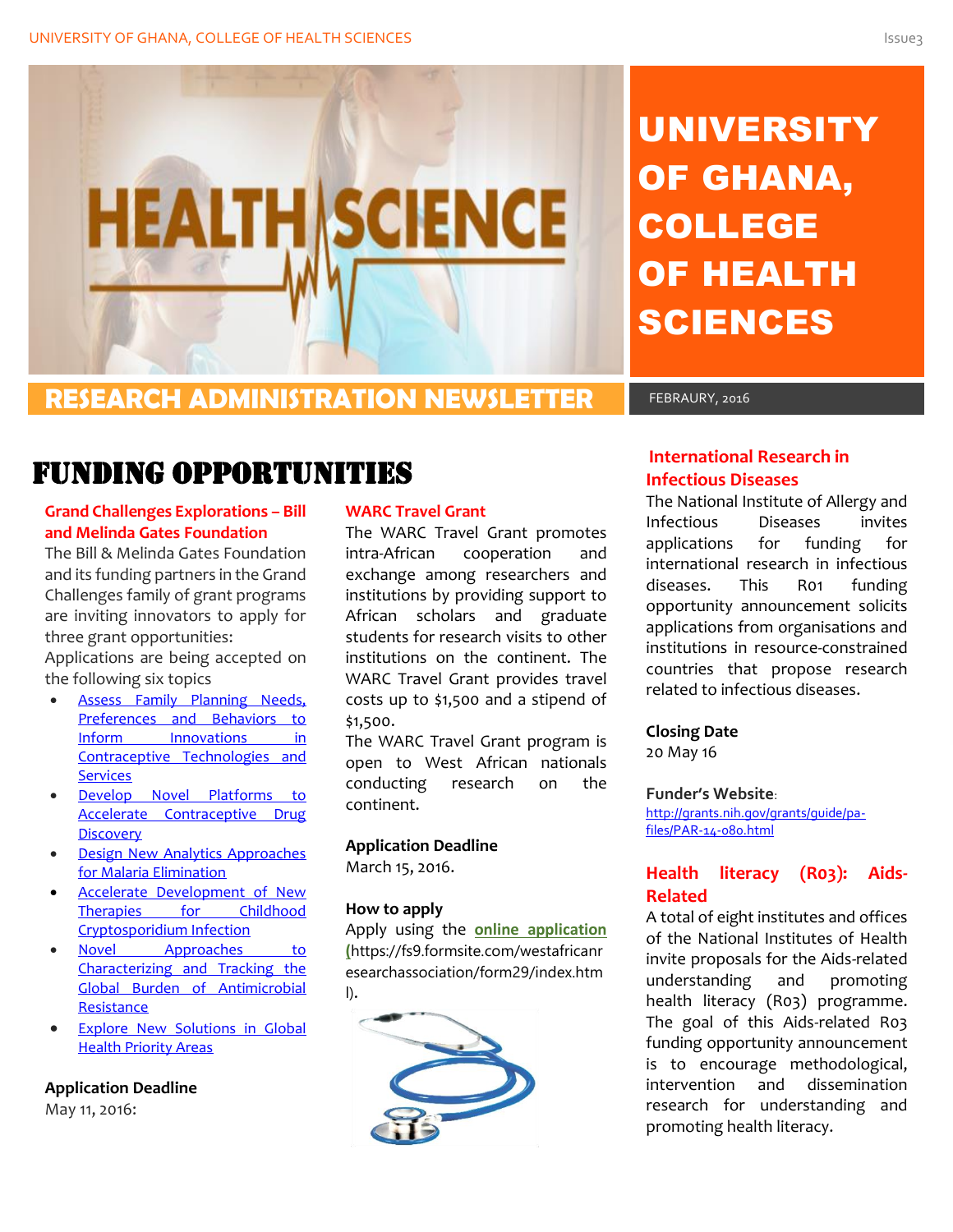**Closing Date** 05 May 16

#### **Funder's website:**

[http://grants.nih.gov/grants/guide/pa](http://grants.nih.gov/grants/guide/pa-files/PAR-14-007.html)[files/PAR-13-131.html l](http://grants.nih.gov/grants/guide/pa-files/PAR-14-007.html)

#### **Dissemination and Implementation Research in Health (R21): Aids-Related**

This Aids-related funding opportunity announcement encourages investigators to submit applications that will identify, develop, evaluate and refine effective and efficient methods, systems, infrastructures, and strategies to disseminate and implement research-tested health behaviour change interventions, evidence-based prevention, early detection, diagnostic, treatment and management, and quality of life improvement services, and data monitoring and surveillance reporting tools into public health and clinical practice settings that focus on patient outcomes.

#### **Closing Date**

7th May, 2016 **Funders website** [http://grants.nih.gov/grants/guide/pa](http://grants.nih.gov/grants/guide/pa-files/PAR-13-054.html)[files/PAR-13-054.html](http://grants.nih.gov/grants/guide/pa-files/PAR-13-054.html)

#### **Short-Term Training Work-Shop in Writing and Publishing Systematic Review and Original Articles**

The World Health Organisation (WHO), under the Short-Term Training Grants for Research Capacity Strengthening and knowledge management project is funding a training workshop for Young Faculty and Graduate Students of the College of Health Sciences in systematic reviews and publishing of articles.

**Training Objective -** The workshop aims at training postgraduate students and young faculty members to equip them with the requisite knowledge on how to produce academic masterpieces of international appeal and relevance for publication.

#### **Closing Date**:

1 March, 2016

*How to apply –* Download application form from [http://chs.ug.edu.gh/content/call](http://chs.ug.edu.gh/content/call-applications-short-term-training-writing-and-publishing-systematic-review-and-original)[applications-short-term-training](http://chs.ug.edu.gh/content/call-applications-short-term-training-writing-and-publishing-systematic-review-and-original)[writing-and-publishing-systematic](http://chs.ug.edu.gh/content/call-applications-short-term-training-writing-and-publishing-systematic-review-and-original)[review-and-original](http://chs.ug.edu.gh/content/call-applications-short-term-training-writing-and-publishing-systematic-review-and-original)

#### **Promoting research in basic neuroscience (R01): Aids-related**

The National Institute of Neurological Disorders and Stroke, the National Institute on Aging, the National Institute on Drug Abuse and the National Institute of Mental Health invite applications for their Aids-related promoting research in basic neuroscience (R01) grants. These grants aim to stimulate research addressing fundamental questions in basic neuroscience.

Projects can address any area of neuroscience and should focus on understanding the structure and/or function of the normal nervous system. Grants are not intended to



stimulate research that is explicitly disease-related.

**Closing Date** 07 May 16

**Funder's website:** [http://grants.nih.gov/grants/guide/pa](http://grants.nih.gov/grants/guide/pa-files/PAS-15-029.html)[files/PAS-15-029.html](http://grants.nih.gov/grants/guide/pa-files/PAS-15-029.html)

#### **Call for PhD and Masters Scholarship Applications - Partnering for Health Professional Training in African Universities (P4HPT).**

The Partnering for Health Professionals Training in African Universities (P4HPT) is an EU-funded project under the Intra-ACP Academic Mobility Scheme which aims at building capacity of health professionals with a view to expand the health workforce size in the target countries and subsequently improve well-being of communities. The partnership is composed of University of Ghana (Ghana), Makerere University (Uganda), Uganda Martyrs University (Uganda), Stellenbosch University (South Africa), University of Nairobi (Kenya), Moi University (Kenya), Eduardo Mondlane University (Mozambique), University of Burundi (Burundi), University of Juba (South Sudan), National University of Lesotho

(Lesotho), and Universite Catholique De Bukavu (Democratic Republic of Congo).

**Closing Date**: 31st March, 2016 **Funder's Website:** [www.ug.edu.gh/p4hpt](http://www.ug.edu.gh/p4hpt)